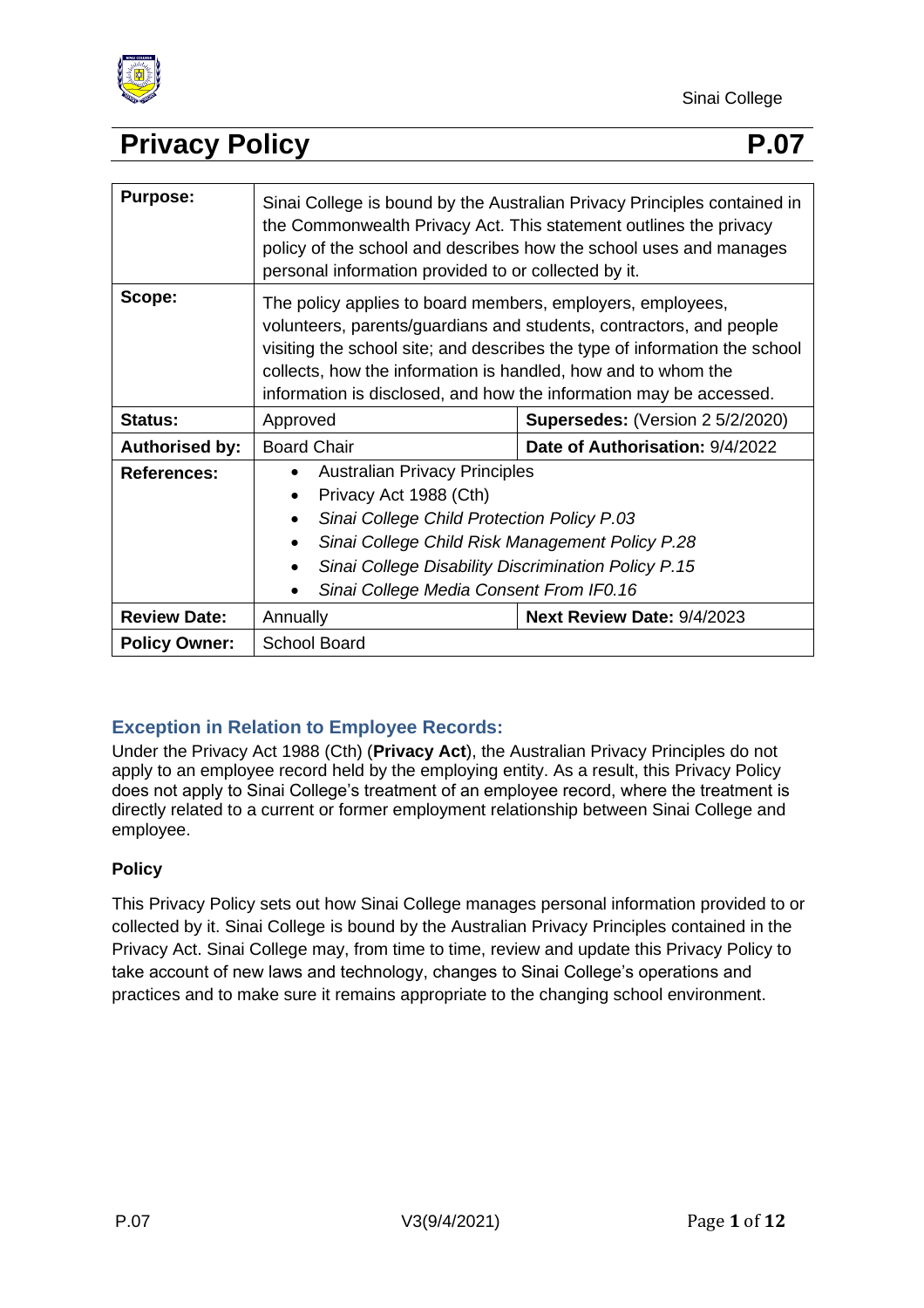

#### **What kinds of personal information does the School collect and how does the School collect it?**

The type of information Sinai College collects and holds includes (but is not limited to) personal information, including health and other sensitive information, about:

- students and parents and/or guardians ('Parents') before, during and after the course of a student's enrolment at the School:
	- o name, contact details (including next of kin), date of birth, gender, language background, previous school and religion;
	- o parents' education, occupation and language background;
	- o medical information (e.g., details of disability and/or allergies, absence notes, medical reports and names of doctors);
	- $\circ$  conduct and complaint records, or other behaviour notes, and school reports; information about referrals to government welfare agencies;
	- o counselling reports;
	- o health fund details and Medicare number;
	- o any court orders;
	- o volunteering information; and
	- o photos and videos at school events.
- job applicants, staff members, volunteers and contractors:
	- o name, contact details (including next of kin), date of birth, and religion;
	- $\circ$  information on job application;
	- o professional development history;
	- o salary and payment information, including superannuation details;
	- $\circ$  medical information (e.g., details of disability and/or allergies, and medical certificates);
	- o complaint records and investigation reports;
	- o leave details; photos and videos at school events;
	- o workplace surveillance information;
	- o work emails and private emails (when using work email address) and Internet browsing history
- other people who come into contact with the School including name and contact details and any other information necessary for the particular contact with the school

#### **Personal Information you provide:**

Sinai College will generally collect personal information held about an individual by way of forms filled out by parents or students, face-to-face meetings and interviews, emails and telephone calls. On occasions people other than parents and students provide personal information.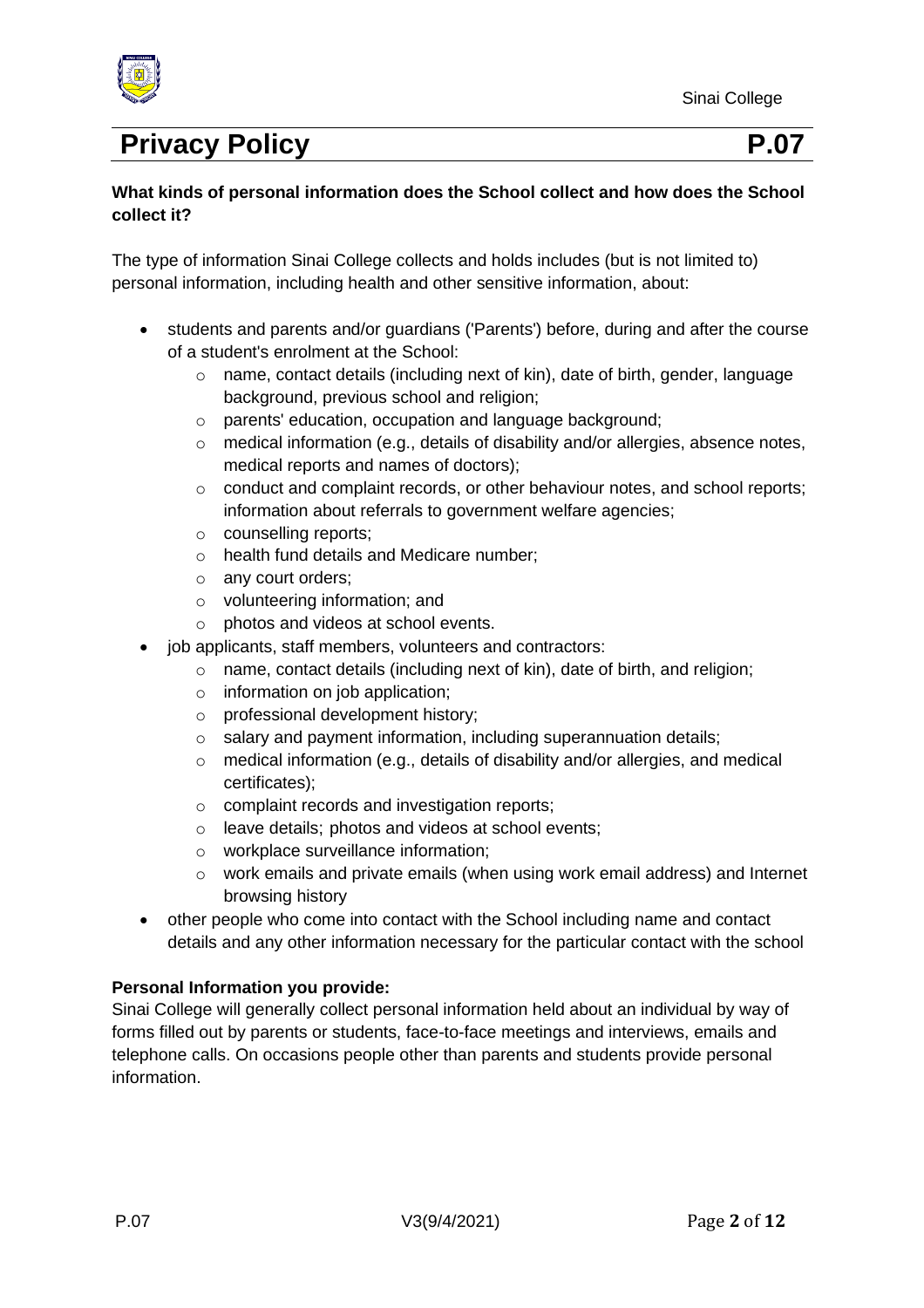

#### **Personal Information provided by other people:**

In some circumstances Sinai College may be provided with personal information about an individual from a third party, for example a report provided by a medical professional or a reference from another school.

#### **How will the School use the personal information you provide?**

Sinai College will use personal information it collects from you for the primary purpose of collection, and for such other secondary purposes that are related to the primary purpose of collection and reasonably expected by you, or to which you have consented.

#### **Students and Parents**

In relation to personal information of students and parents, Sinai College's primary purpose of collection is to enable Sinai College to provide schooling to students enrolled at the school, exercise its duty of care, and perform necessary associated administrative activities, which will enable students to take part in all the activities of the school. This includes satisfying the needs of parents, the needs of the students and the needs of Sinai College throughout the whole period the student is enrolled at the School.

The purposes for which Sinai College uses personal information of students and parents include:

- to keep parents informed about matters related to their child's schooling, through correspondence, newsletters and magazines
- day-to-day administration of Sinai College
- looking after student's educational, social and medical wellbeing
- seeking donations and marketing for Sinai College
- to satisfy Sinai College's legal obligations and allow the school to discharge its duty of care.

In some cases where Sinai College requests personal information about a student or parent, if the information requested is not provided, Sinai College may not be able to enrol or continue the enrolment of the student or permit the student to take part in a particular activity.

On occasions information such as academic and sporting achievements, student activities and similar news is published in School newsletters and magazines, on our intranet and on our website, this may include photographs and videos of student activities such as sporting events, school camps and school excursions. The School will obtain permissions [annually] from the student's parent or guardian (and from the student if appropriate) if we would like to include such photographs or videos [or other identifying material] in our promotional material or otherwise make this material available to the public such as on the internet.

#### **Job applicants, Staff Members and Contractors**

In relation to personal information of job applicants, staff members and contractors, Sinai College's primary purpose of collection is to assess and (if successful) to engage the applicant, staff member or contractor, as the case may be. The purposes for which Sinai College uses personal information of job applicants, staff members and contractors include: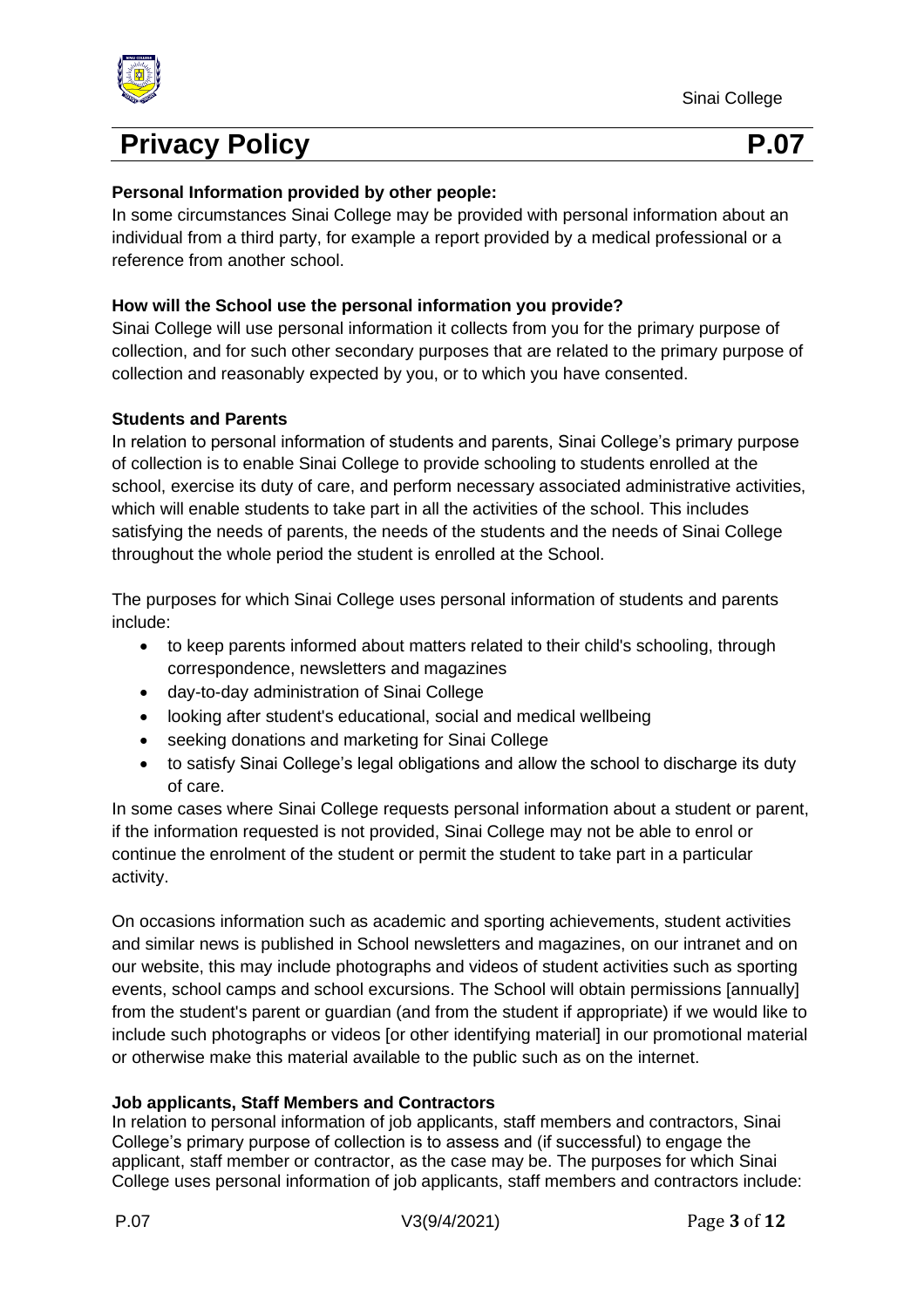



- in administering the individual's employment or contract, as the case may be
- for insurance purposes
- seeking donations and marketing for the School
- to satisfy the School's legal obligations, for example, in relation to child protection legislation.

#### **Volunteers**

Sinai College also obtains personal information about volunteers who assist Sinai College in its functions or conduct associated activities, such as alumni associations, to enable Sinai College and the volunteers to work together.

#### **Marketing and Fundraising**

Sinai College treats marketing and seeking donations for the future growth and development of the school as an important part of ensuring that Sinai College continues to provide a quality learning environment in which both students and staff thrive. Personal information held by Sinai College may be disclosed to organisations that assist in the school's fundraising, for example, the Sinai College's Foundation or alumni organisation or, on occasions, external fundraising organisations. Parents, staff, contractors and other members of the wider School community may from time to time receive fundraising information. School publications, like newsletters and magazines, which include personal information, may be used for marketing purposes. If you would like to opt-out of direct marketing please contact the Principal on (07) 3349 9088 or at admin@sinaicollege.qld.edu.au.

#### **Who might the School disclose Personal Information to and store your information with?**

Sinai College may disclose personal information, including sensitive information, held about an individual for educational, legal, administrative, marketing and support purposes. This may include to:

- another school or staff at another school
- government departments (including for policy and funding purposes)
- medical practitioners
- people providing educational, support and health services to the School, including specialist visiting teachers, [sports] coaches, volunteers, counsellors and providers of learning and assessment tools
- assessment and educational authorities, including the Australian Curriculum, Assessment and Reporting Authority (ACARA) and NAPLAN Test Administration Authorities (who will disclose it to the entity that manages the online platform for NAPLAN)
- people providing administrative and financial services to Sinai College;
- recipients of School publications, such as newsletters and magazines
- students' parents or guardians
- anyone you authorise Sinai College to disclose information to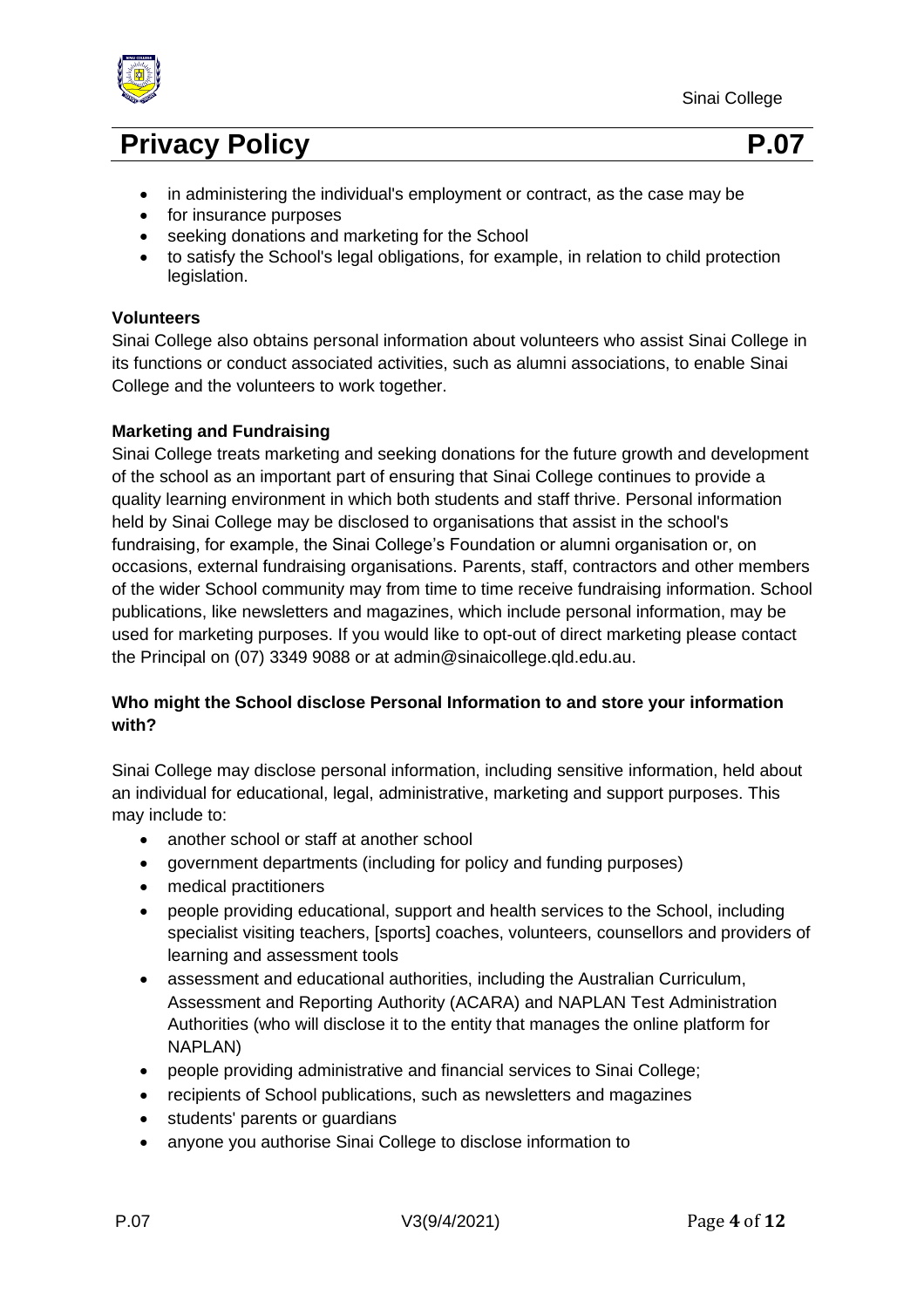



• anyone to whom we are required or authorised to disclose the information to by law, including child protection laws.

#### **Sending and Storing Information Overseas**

Sinai College may disclose personal information about an individual to overseas recipients, for instance, to facilitate a school exchange. However, Sinai College will not send personal information about an individual outside Australia without:

- obtaining the consent of the individual (in some cases this consent will be implied)
- otherwise complying with the Australian Privacy Principles or other applicable privacy legislation.

Sinai College may use online or 'cloud' service providers to store personal information and to provide services to Sinai College that involve the use of personal information, such as services relating to email, instant messaging and education and assessment applications. Some limited personal information may also be provided to these service providers to enable them to authenticate users that access their services. This personal information may be stored in the 'cloud' which means that it may reside on a cloud service provider's server which may be situated outside Australia.\*\*

An example of such a cloud service provider is Google. Google provides the 'Google Apps for Education' (GAFE) including Gmail, and stores and processes limited personal information for this purpose. School personnel and the AIS and its service providers may have the ability to access, monitor, use or disclose emails, communications (e.g., instant messaging), documents and associated administrative data for the purposes of administering GAFE and ensuring its proper use. \*\* The data centres where the personal information is likely to be kept are located in the USA, Taiwan, Singapore, Ireland, Netherlands and Belgium. \*\*

#### **Sensitive Information**

In referring to 'sensitive information', Sinai College means: information relating to a person's racial or ethnic origin, political opinions, religion, trade union or other professional or trade association membership, philosophical beliefs, sexual orientation or practices or criminal record, that is also personal information; health information and biometric information about an individual.

Sensitive information will be used and disclosed only for the purpose for which it was provided or a directly related secondary purpose, unless you agree otherwise, or the use or disclosure of the sensitive information is required by law.

#### **Management and Security of Personal Information**

Sinai College's staff are required to respect the confidentiality of students' and parents' personal information and the privacy of individuals. Sinai College has in place steps to protect the personal information Sinai College holds from misuse, interference and loss,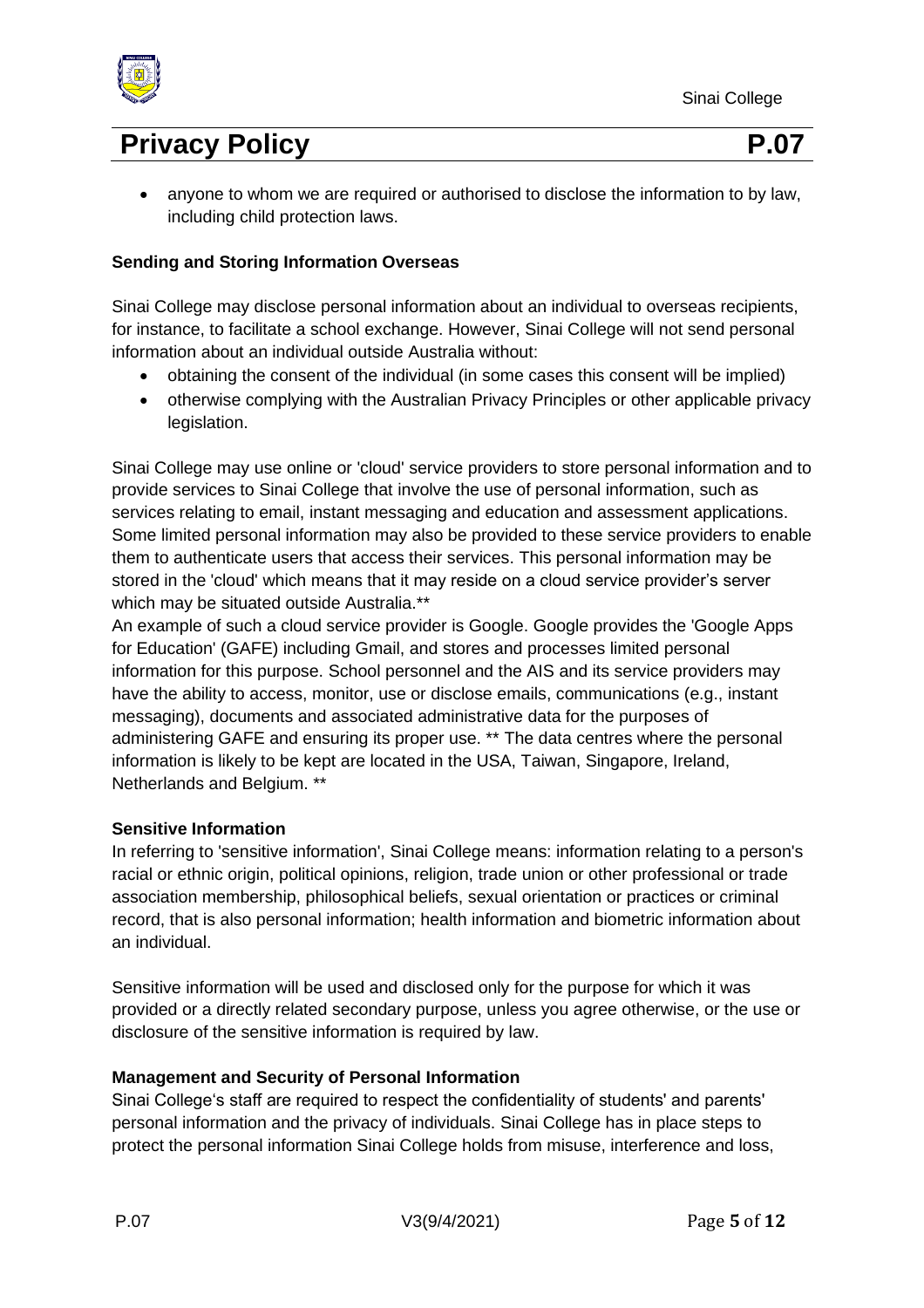

unauthorised access, modification or disclosure by use of various methods including locked storage of paper records and password access rights to computerised records.

#### **Data Breaches**

It will be deemed that an 'eligible data breach' has occurred if:

- there has been unauthorised access to, or unauthorised disclosure of, personal information about one or more individuals (**the affected individuals)**
- a reasonable person would conclude there is a likelihood of serious harm to any affected individuals as a result •the information is lost in circumstances where:
	- o unauthorised access to, or unauthorised disclosure of, the information is likely to occur
	- o assuming unauthorised access to, or unauthorised disclosure of, the information was to occur, a reasonable person would conclude that it would be likely to result in serious harm to the affected individuals.

Serious harm may include serious physical, psychological, emotional, economic and financial harm, as well as serious harm to reputation.

What must the school do in the event of an 'eligible data breach'?

If Sinai College suspects that an eligible data breach has occurred, it will carry out a reasonable and expedient assessment/investigation within 30 days.

If such an assessment/investigation indicates there are reasonable grounds to believe an eligible data breach has occurred, then Sinai College will be required to lodge a statement to the Privacy Commissioner (**Commissioner**). Where practical to do so, the school entity will also notify the affected individuals. If it is not practicable to notify the affected individuals, Sinai College will publish a copy of the statement on its website, or publicise it in another manner.

#### Exception to notification obligation

An exception to the requirement to notify will exist if there is a data breach and immediate remedial action is taken, and as a result of that action:

- there is no unauthorised access to, or unauthorised disclosure of, the information
- there is no serious harm to affected individuals, and as a result of the remedial action, a reasonable person would conclude the breach is not likely to result in serious harm.

#### **Access and Correction of Personal Information**

Under the Privacy Act, an individual has the right to seek and obtain access to any personal information which Sinai College holds about them and to advise Sinai College of any perceived inaccuracy. There are some exceptions to this right set out in the Act. Students will generally be able to access and update their personal information through their parents, but older students may seek access and correction themselves. To make a request to access or to update any personal information Sinai College holds about you or your child, please contact the [School Principal] in writing. Sinai College may require you to verify your identity and specify what information you require. Sinai College may charge a fee to cover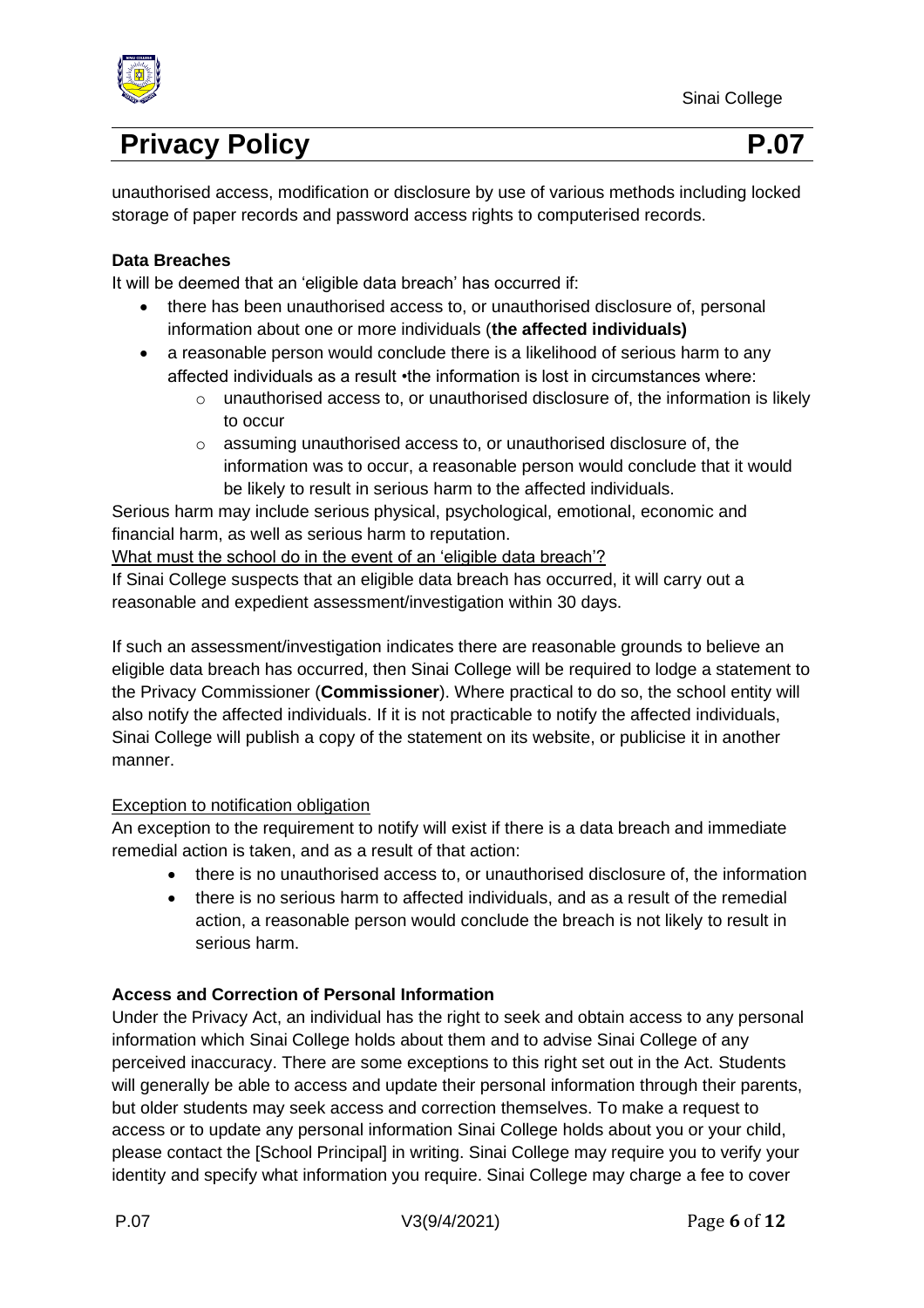

the cost of verifying your application and locating, retrieving, reviewing and copying any material requested. If the information sought is extensive, Sinai College will advise the likely cost in advance. If we cannot provide you with access to that information, we will provide you with written notice explaining the reasons for refusal. The School will take reasonable steps to ensure that any personal information is accurate, up to date, complete, relevant and not misleading.

#### **Consent and Rights of Access to the Personal Information of Students**

Sinai College respects every parent's right to make decisions concerning their child's education. Generally, Sinai College will refer any requests for consent and notices in relation to the personal information of a student to the student's parents. Sinai College will treat consent given by parents as consent given on behalf of the student, and notice to parents will act as notice given to the student.

As mentioned above, parents may seek access to personal information held by Sinai College about them or their child by contacting the [School Principal]. However, there will be occasions when access is denied. Such occasions would include where release of the information would have an unreasonable impact on the privacy of others, or where the release may result in a breach of the Sinai College's duty of care to a student. The School may, at its discretion, on the request of a student grant that student access to information held by Sinai College about them, or allow a student to give or withhold consent to the use of their personal information, independently of their parents. This would normally be done only when the maturity of the student and/or the student's personal circumstances warrant it.

#### **Enquiries and Complaints**

If you would like further information about the way Sinai College manages the personal information it holds, or wish to make a complaint about Sinai College's breach of the Australian Privacy Principles please contact the Principal. Sinai College will investigate any complaint and will notify you of the making of a decision in relation to your complaint as soon as is practicable after it has been made.

\*\*If applicable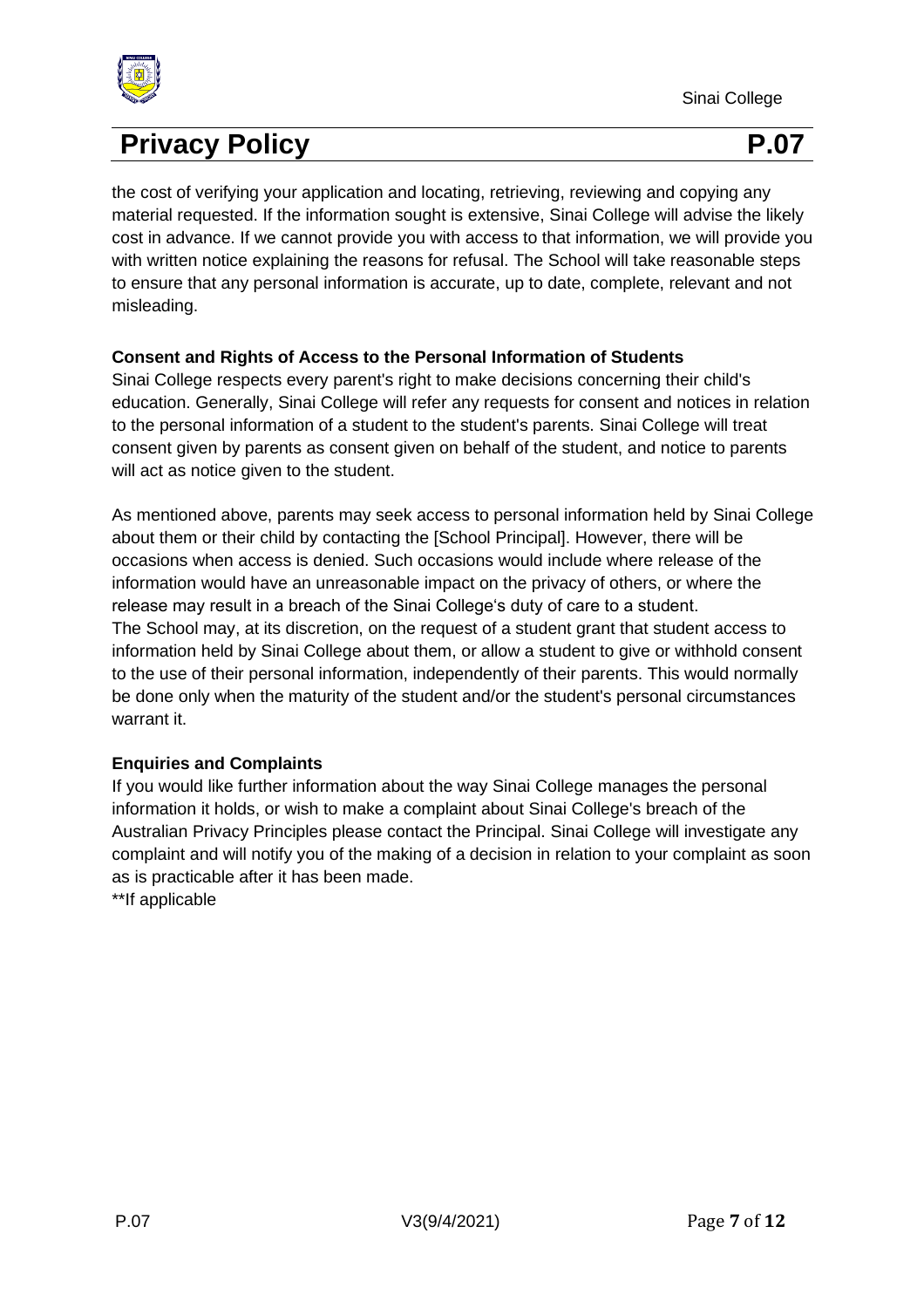

#### **APPENDIX 1(The School "Sinai College") Standard Collection Notice**

- 1. The School collects personal information, including sensitive information about students and parents or guardians before and during the course of a student's enrolment at the School. This may be in writing or in the course of conversations. The primary purpose of collecting this information is to enable the School to provide schooling to students enrolled at the school, exercise its duty of care, engage in marketing/fundraising and perform necessary associated administrative activities, which will enable students to take part in all the activities of the School.
- 2. Some of the information we collect is to satisfy the School's legal obligations, particularly to enable the School to discharge its duty of care.
- 3. Laws governing or relating to the operation of a school require certain information to be collected and disclosed. These include relevant Education Acts, and Public Health [and Child Protection] \* laws.
- 4. Health information about students is sensitive information within the terms of the Australian Privacy Principles (**APPs**) under the Privacy Act 1988. We may ask you to provide medical reports about students from time to time.
- 5. The School may disclose personal and sensitive information for educational, legal, administrative, marketing and support purposes. This may include to:
	- other schools and teachers at those schools;
	- government departments (including for policy and funding purposes);
	- [Catholic Education Office, the Catholic Education Commission, the School's local diocese and the parish, other related church agencies/entities, and Schools within other Dioceses/other Dioceses;]\*
	- medical practitioners;
	- people providing educational, support and health services to the School, including specialist visiting teachers, [sports] coaches, volunteers, and counsellors;
	- providers of learning and assessment tools;
	- assessment and educational authorities, including the Australian Curriculum, Assessment and Reporting Authority (ACARA) and NAPLAN Test Administration Authorities (who will disclose it to the entity that manages the online platform for NAPLAN);
	- people providing administrative and financial services to the School;
	- anyone you authorise the School to disclose information to; and
	- anyone to whom the School is required or authorised by law, including child protection laws, to disclose the information
- 6. Personal information collected from students is regularly disclosed to their parents or guardians.
- 7. The School may use online or 'cloud' service providers to store personal information and to provide services to the School that involve the use of personal information, such as services relating to email, instant messaging and education and assessment applications. Some limited personal information may also be provided to these service providers to enable them to authenticate users that access their services.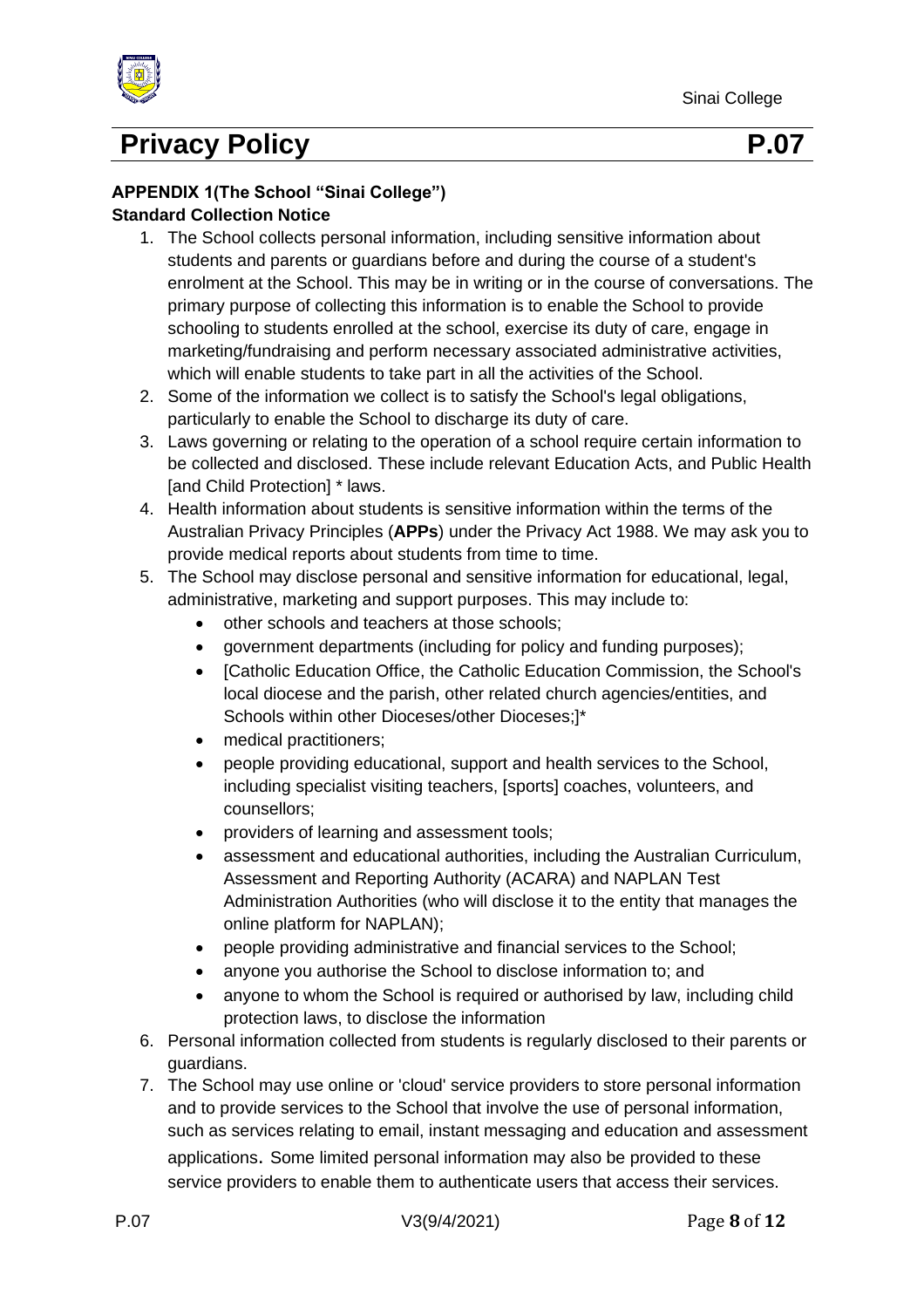

This personal information may reside on a cloud service provider's servers which may be situated outside Australia. Further information about the School's use of on online or 'cloud' service providers is contained in the School's Privacy Policy.\*\*

- 8. The School's Privacy Policy, accessible on the School's website, sets out how parents or students may seek access to and correction of their personal information which the School has collected and holds. However, access may be refused in certain circumstances such as where access would have an unreasonable impact on the privacy of others, where access may result in a breach of the School's duty of care to a student, or where students have provided information in confidence. Any refusal will be notified in writing with reasons if appropriate.
- 9. The School's Privacy Policy also sets out how parents and students can make a complaint about a breach of the APPs and how the complaint will be handled.
- 10. The School may engage in fundraising activities. Information received from you may be used to make an appeal to you. [It may also be disclosed to organisations that assist in the School's fundraising activities solely for that purpose.] We will not disclose your personal information to third parties for their own marketing purposes without your consent.
- 11. On occasions information such as academic and sporting achievements, student activities and similar news is published in School newsletters and magazines, on our intranet [and on our website] this may include photographs and videos of student activities such as sporting events, school camps and school excursions. The School will obtain permissions [annually] from the student's parent or guardian (and from the student if appropriate) if we would like to include such photographs or videos [or other identifying material] in our promotional material or otherwise make this material available to the public such as on the internet.
- 12. We may include students' and students' parents' contact details in a class list and School directory.
- 13. If you provide the School with the personal information of others, such as doctors or emergency contacts, we encourage you to inform them that you are disclosing that information to the School and why.
	- \* As appropriate

\*\*If applicable

†Schools may wish to seek specific consent to publish contact details in class lists and School directories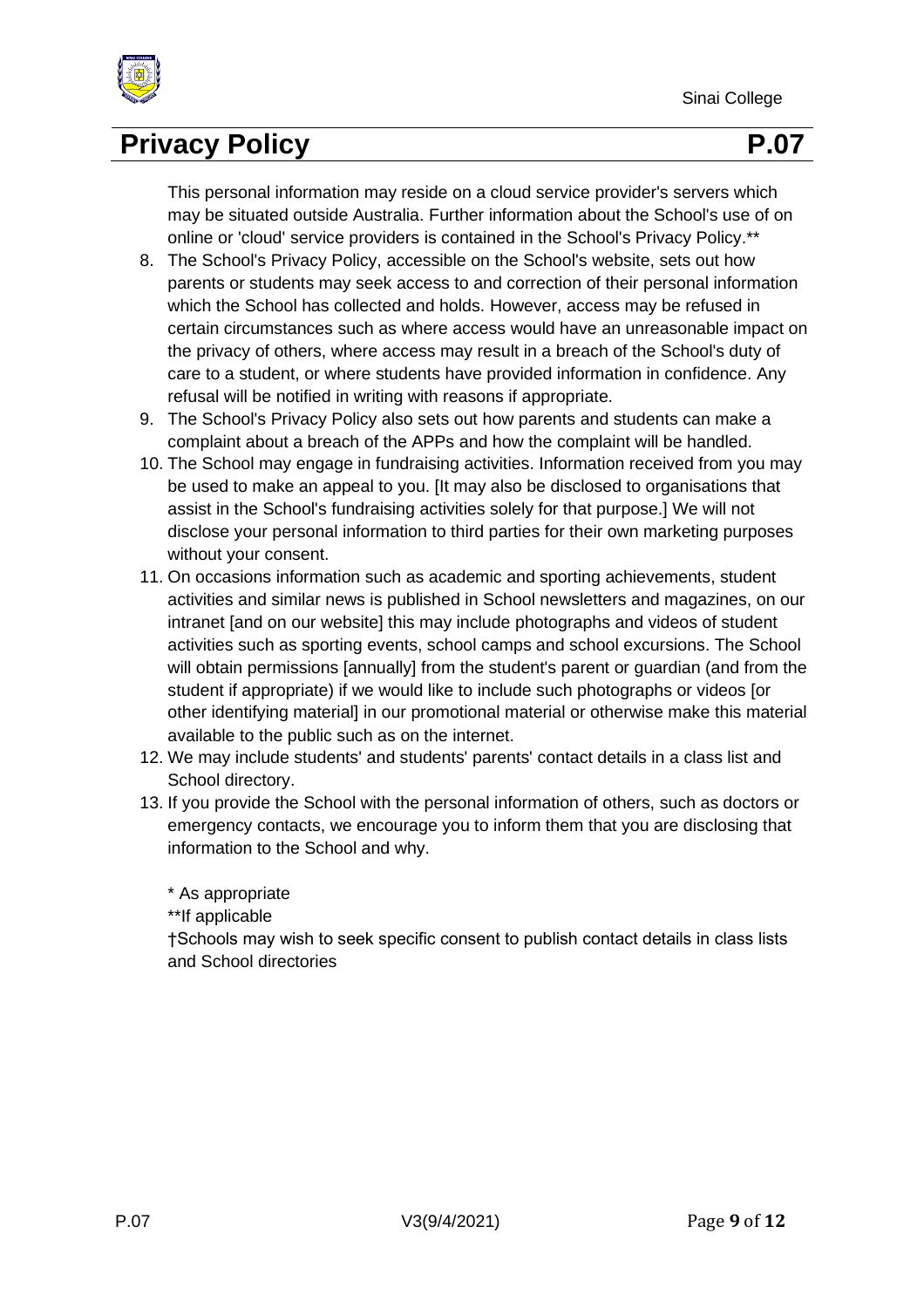

#### **APPENDIX 2**

#### **Alumni Association Collection Notice**

- 1. The Alumni Association/We may collect personal information about you from time to time. The primary purpose of collecting this information is to enable us to inform you about our activities and the activities of Sinai College and to keep alumni members informed about other members.
- 2. We must have the information referred to above to enable us to continue your membership of the Alumni Association.
- 3. As you know, from time to time we engage in fundraising activities. The information received from you may be used to make an appeal to you. It may also be used by Sinai College to assist in its fundraising activities.
- 4. The Alumni Association/We may publish details about you in our School's website. If you do not agree to this, you must advise us now.
- 5. The School's Privacy Policy, accessible on the School's website, contains details of how you may seek access to and correction of your personal information which the School has collected and holds, and how you may complain about a breach of the Australian Privacy Principles.
- 6. The School may use online or 'cloud' service providers to store personal information and to provide services to the School that involve the use of personal information, such as email services. Some limited personal information may also be provided to these service providers to enable them to authenticate users that access their services. This personal information may reside on a cloud service provider's servers which may be situated outside Australia. Further information about the School's use of on online or 'cloud' service providers is contained in the School's Privacy Policy. \*
- 7. If you provide us with the personal information of others, we encourage you to inform them that you are disclosing that information to the School and why.
- \* If applicable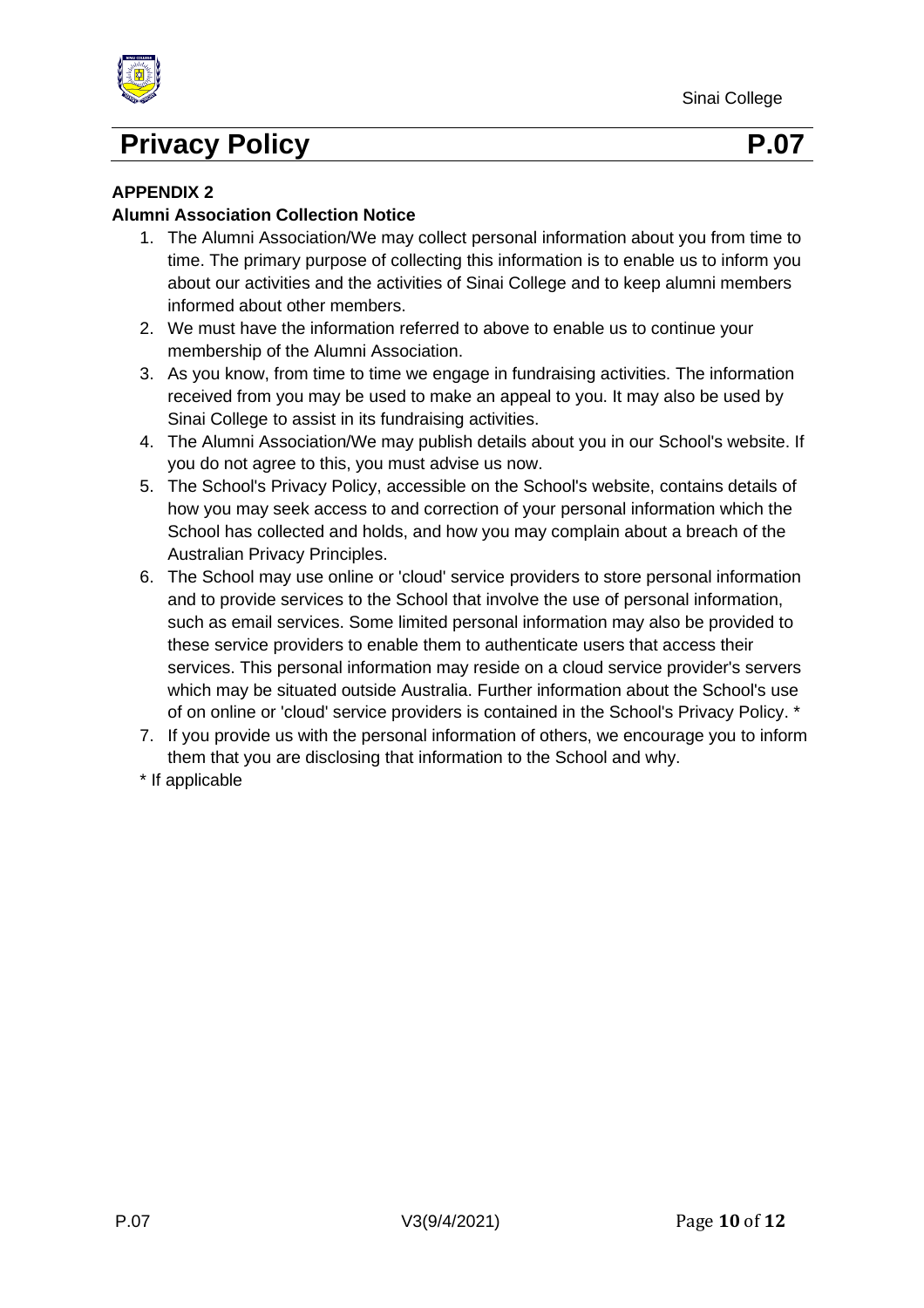

#### **APPENDIX 3**

#### **Employment Collection Notice**

- 1. In applying for this position, you will be providing Sinai College with personal information. We can be contacted at 20 Moxon Road, Burbank QLD 4156, admin@sinaicollege.qld.edu.au or telephone (07) 3349 9088.
- 2. If you provide us with personal information, for example, your name and address or information contained on your resume, we will collect the information in order to assess your application for employment. We may keep this information on file if your application is unsuccessful in case another position becomes available.
- 3. The School's Privacy Policy, accessible on the School's website, contains details of how you may complain about a breach of the Australian Privacy Principles and how you may seek access to and correction of your personal information which the School has collected and holds. However, access may be refused in certain circumstances such as where access would have an unreasonable impact on the privacy of others. Any refusal will be notified in writing with reasons if appropriate.
- 4. We will not disclose this information to a third party without your consent unless otherwise permitted. We usually disclose this kind of information to the following types of organisations that provide support services around administration systems (G.James Glass)
- 5. We are required to (conduct a criminal record check) collect information regarding whether you are or have been the subject of an Apprehended Violence Order and certain criminal offences under Child Protection laws\*. We may also collect personal information about you in accordance with these laws. \*
- 6. The School may use online or 'cloud' service providers to store personal information and to provide services to the School that involve the use of personal information, such as email services. Some limited personal information may also be provided to these service providers to enable them to authenticate users that access their services. This personal information may reside on a cloud service provider's servers which may be situated outside Australia. Further information about the School's use of on online or 'cloud' service providers is contained in the School's Privacy Policy. \*
- 7. If you provide us with the personal information of others, we encourage you to inform them that you are disclosing that information to the School and why.
- \* If applicable